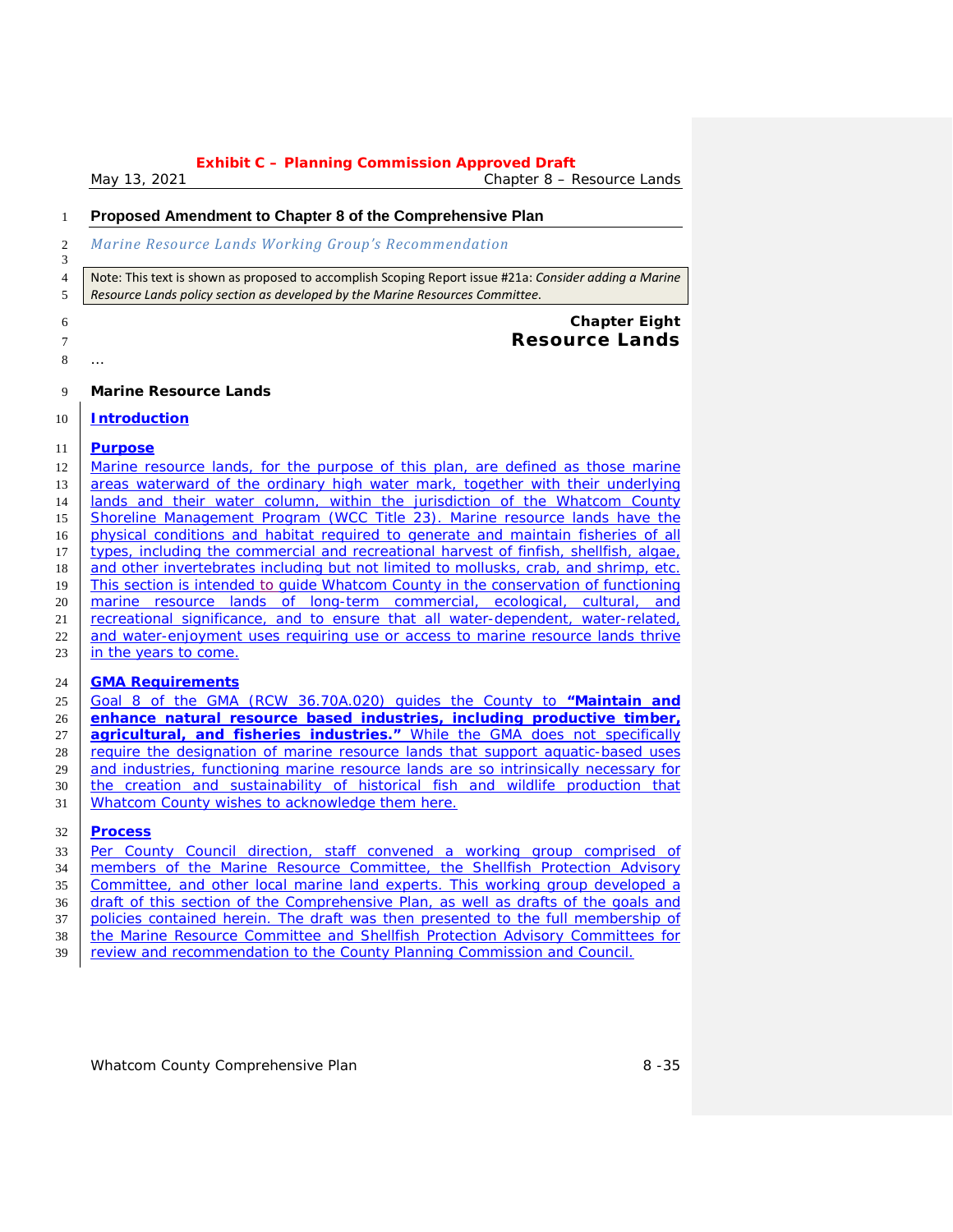*May 13, 2021 Chapter 8 – Resource Lands*

- **Background Summary** 41 The marine resource lands of Whatcom County have historically been one of the most important natural resources in the region. For thousands of years the shores of Whatcom County provided an important shellfish resource, sustaining our local tribes. More recently the tidelands of Drayton Harbor supported one of the earlier commercial oyster-farming businesses in the Salish Sea. The shore and nearshore lands of the County provided spawning, rearing, and forage areas for a diverse 47 array of finfish and shellfish species which together formed an incredible food web for ancestral tribes and early commercial fisheries. The County's marine resource lands are located along the coastal areas bordering the Salish Sea fed by the rivers, streams, and lakes that drain the upland areas of western Whatcom County. Marine resource lands include more than 130 miles of marine shoreline. Marine resource lands in the area of Cherry Point are designated in the Shoreline Management Program as the Cherry Point Management Area to support adjacent 54 | Heavy Impact Industrial (HII) zoned industrial uses that require deep water access, 55 such as the two existing refineries and an aluminum smelter. The harbor area and waterways in Bellingham Bay are designated for preservation of commerce and navigation along the Bellingham shoreline. The tidelands of Drayton Harbor are designated to support a small commercial wharf, marinas, residential shoreline development, shellfish production, and natural areas. The majority of marine resource lands in Whatcom County are owned by the State of Washington (managed by Department of Natural Resources [DNR]), the Lummi Nation, and the Port of Bellingham (via a Port Management Agreement with DNR). These include many of the tidelands and subtidal lands in the County. Marine resource landowners also include some private entities that were sold tidelands prior to 1971, and who manage their marine resource lands for a variety of uses, including recreational, commercial, and industrial. Historically, marine resource lands have been managed for natural and farmed shellfish production and harvest, fishing, transportation, utility corridors (oil/gas/natural gas pipelines; sewer and stormwater outfall pipes; communication lines (phone/fiber optic); power (electric) lines, and commercial, recreational and subsistence/cultural fishing and food gathering. Historic uses also included commercial and industrial uses, marinas (Bellingham, Blaine), municipal garbage dumps, public parks, etc. With a growing population, there is increasing interest in improving public access to marine resource lands through the addition of boat ramps and access points for motor, wind, and human-powered craft. Over the last 20 years the desire to harvest 77 more diverse aquatic resources, particularly from tidelands, has driven a number of 78 significant efforts to improve water quality as well as innovative culturing techniques such as intertidal geoduck seeding, nori farming, etc. Conservation efforts have resulted in protection of several areas including the 81 Cherry Point Aquatic Reserve and two areas withdrawn from leasing in Bellingham Bay. These areas are valuable due to their high productivity of aquatic life that
- contributes to the economy and greater ecosystem of Whatcom County. Twenty 84 years of effort and millions of dollars in public investment have kept Drayton Harbor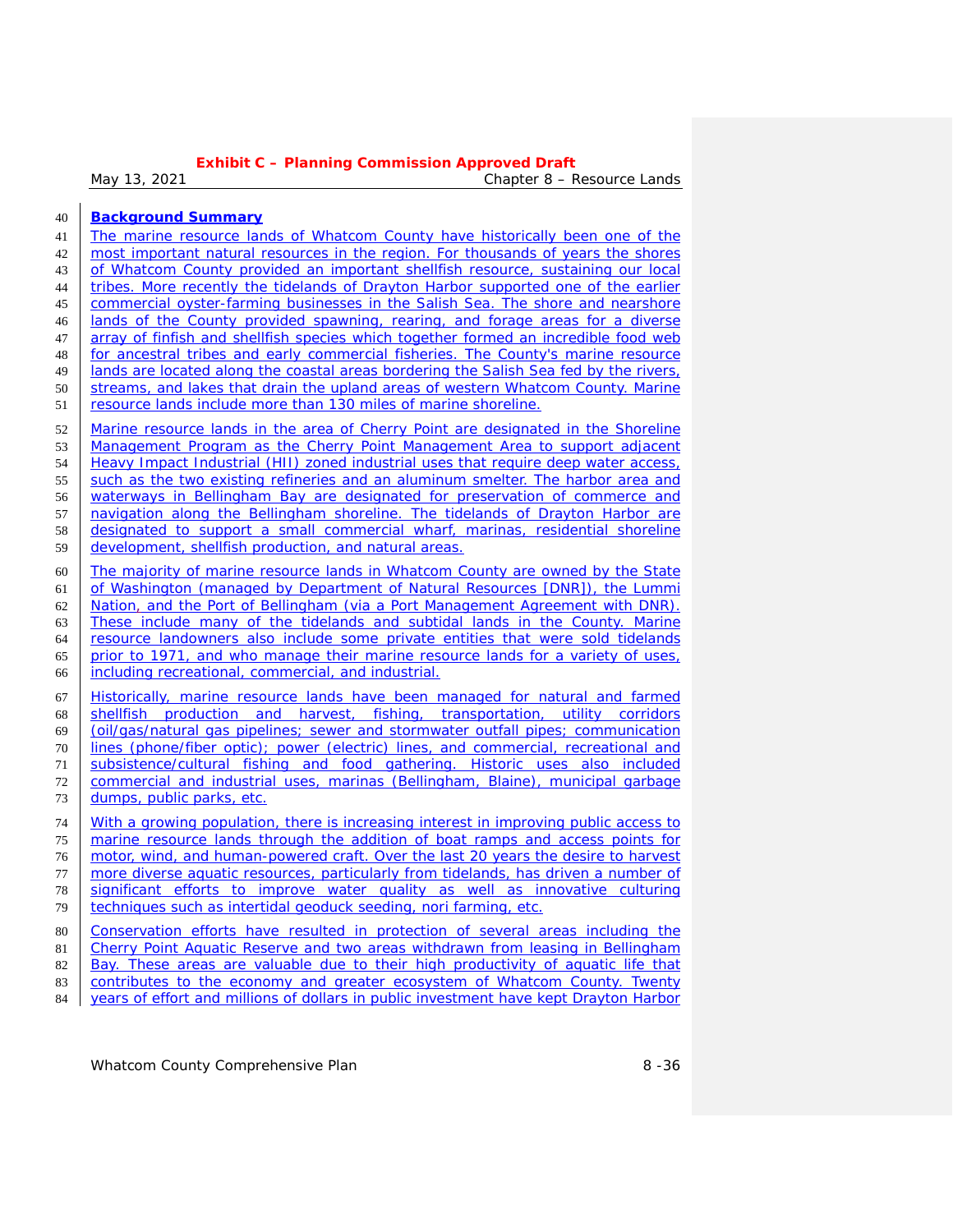*May 13, 2021 Chapter 8 – Resource Lands*

| 85  | a viable commercial and recreational shellfish growing area for future generations        |  |  |
|-----|-------------------------------------------------------------------------------------------|--|--|
| 86  | to enjoy.                                                                                 |  |  |
| 87  | Marine resource lands provide a huge economic benefit to the County, and the              |  |  |
| 88  | health of our stream, river, and estuarine environments and marine resource lands         |  |  |
| 89  | are the foundation of a critical tribal and non-tribal finfish and shellfish industry. In |  |  |
| 90  | 2006, non-tribal commercial fish landings from Washington fisheries totaled nearly        |  |  |
| 91  | 109.4 million pounds, generating \$65.1-million in ex-vessel value (i.e., the price       |  |  |
| 92  | received by commercial fishers for fish). Whatcom County was the State's second-          |  |  |
| 93  | largest commercial port area that year (after Grays Harbor County), with an ex-           |  |  |
| 94  | vessel value of commercial fish landings of more than \$13.5-million, accounting for      |  |  |
| 95  | nearly 21% of the total value of landings from Washington fisheries. Additionally,        |  |  |
| 96  | the North Puget Sound Region—which the Washington Department of Fish and                  |  |  |
| 97  | Wildlife defines as including San Juan, Skagit, Snohomish and Whatcom counties-           |  |  |
| 98  | is also the most popular location for recreational shellfishing in the State. In 2006,    |  |  |
| 99  | the combined recreational shellfish catch in those four counties included more than       |  |  |
| 100 | 3.3-million pounds of Dungeness crab, 23,520 pounds of shrimp, 93,038 pounds of           |  |  |
| 101 | clams, and more than 19,000 individual oysters. <sup>1</sup> In 2016, the marine trades   |  |  |
| 102 | provided 6,033 jobs, or 7% of the County's workforce. <sup>2</sup>                        |  |  |
| 103 | Whatcom County marine shorelines continue to provide income to over 250 Lummi             |  |  |
| 104 | Nation registered shellfish harvesters. Many other Lummi and Nooksack tribal              |  |  |
| 105 | members depend on finfish and crab harvest for a substantial part of their yearly         |  |  |
| 106 | family income. The Lummi Nation shellfish enterprise is highly productive and             |  |  |
| 107 | provides clam, oyster, and geoduck seed to a large part of the northwest shellfish        |  |  |
| 108 | industry. To the extent that the environmental health of these lands impacts the          |  |  |
| 109 | ability of Tribal Nations to practice fish and wildlife harvests and conduct ceremonial   |  |  |
| 110 | activities for their cultural, economic, and spiritual welfare, protection of these       |  |  |
| 111 | lands is a Treaty trust resource supporting Treaty reserved rights to take fish.          |  |  |
| 112 | Other direct and indirect benefits to the County are even more substantial given the      |  |  |
| 113 | multiplier effect from marina-related boat works, electronics, fuel and supplies,         |  |  |
| 114 | charter and whale watching businesses, the Alaska Ferry service, sporting goods,          |  |  |
| 115 | kayaking, rowing, sailing, wind surfing, power boating, and all the sales, repair,        |  |  |
| 116 | maintenance, and provisioning that goes with these type of activities. Whatcom            |  |  |
| 117 | County's marine resource areas are not only an international destination for water-       |  |  |
| 118 | dependent, water-related, and water-enjoyment activities, such as bird and wildlife       |  |  |
| 119 | watching, sailing and cruising, fishing and gathering, but they are also a gateway to     |  |  |
| 120 | the San Juan Islands, Gulf Islands, the greater Salish Sea environs, and                  |  |  |
| 121 | international waters. Whatcom County's marine resource lands are a renewable and          |  |  |
| 122 | sustainable economic driver that will serve this region well into the future.             |  |  |

<sup>1</sup> Whatcom County, March 2015. *Whatcom County Comprehensive Economic Development Strategy*, prepared by

<span id="page-2-1"></span><span id="page-2-0"></span>the Whatcom Council of Governments. <sup>2</sup> Center of Economic and Business Research, Western Washington University*,* July 2016. *Whatcom County Marine Trades Impacts*.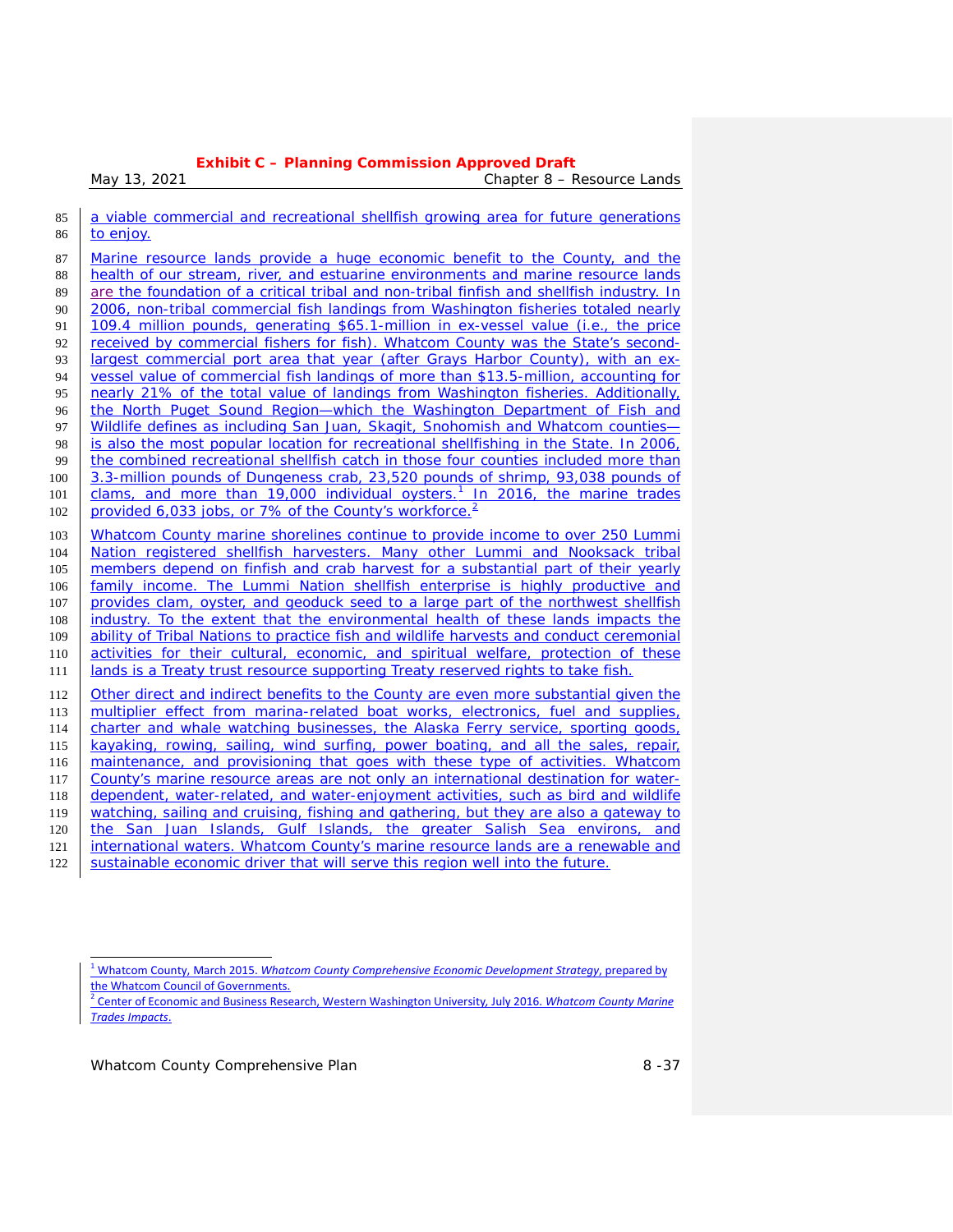*May 13, 2021 Chapter 8 – Resource Lands*

**Issues, Goals, and Policies**

 The following goals and policies apply to marine resource lands and address the issues of conserving productive aquatic land and meeting the goals of the Growth Management Act.

### **Marine Resource Land Base**

128 Tidelands, marine waters, major lakes, and navigable rivers were owned by the State of Washington at the time of statehood unless reserved for other uses such as federal facilities or Indian reservations. Between 1889 and 1971, the State sold 131 many of its tidelands to railroads, timber companies, and shellfish growers as a way 132 to finance the State. As a result, the State owns only about 30% of the tidelands. The bulk of tidelands and many shoreland areas are owned or managed by ports, industries, tribes, and private property owners. The State retains ownership of most 135 all of the subtidal lands which were not sold.

136 Since their adoption, the marine resource land base in Washington State and in 137 Whatcom County has largely been protected by the Washington State Shoreline Management Act, as well as Whatcom County's Shoreline Management Program (SMP), Critical Areas Ordinance, and other land use regulations such as stormwater, **land disturbance, zoning, and other regulations.** 

 Historically, shoreline modification, including filling, hardening, and diking of many natural shorelines has resulted in a significant reduction in acreage of functioning marine resource lands in many areas of the County. These modifications came as a result of transportation improvements (roads, railroads, barge landings, and ferry terminals), utilities (electrical, communications, sewer, stormwater, etc.), hydropower, water-dependent uses (marinas, fish processing, ship yards), non- water dependent uses (large industrial facilities), flood control efforts, residential 148 development (including bulkheading, armoring, and docks), and parks.

 The Washington State Legislature passed the State Shoreline Management Act (SMA) in June 1971. Under the SMA, each county and city is required to adopt and 151 administer a local shoreline management plan to carry out the provisions of the Act. The Whatcom County Shoreline Management Program (SMP) is the document that implements the goals and policies of the SMA at the local level. The SMP was 154 originally adopted by the County Council in May 1976 in accordance with the SMA and the shoreline guidelines issued by the Washington Department of Ecology. The SMP is implemented in coordination with other chapters of the Comprehensive Plan 157 and the Whatcom County Code to protect and manage shorelines throughout the county. It is important to note that Whatcom County and Ecology share joint 159 authority and responsibility for the administration and enforcement of the SMP. In 160 addition, numerous other local, state and federal regulations, permits, and approvals apply to development or use in, on or above the County's marine resource lands. Some of the most common permits and approvals include:

<span id="page-3-0"></span> Since adoption of the SMP, shoreline armoring, filling, and bulkheading is only allowed for the purpose of protecting existing structures.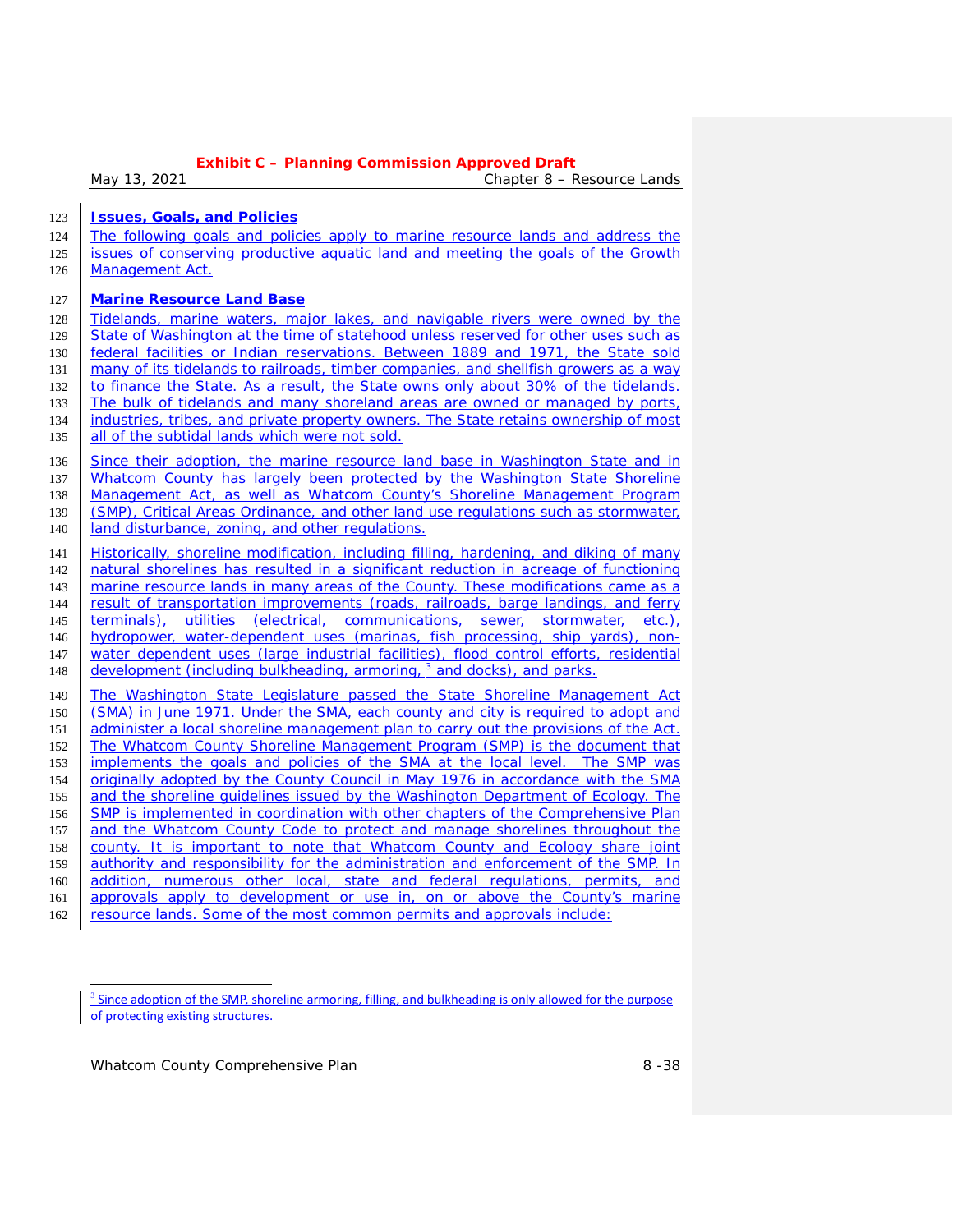*May 13, 2021 Chapter 8 – Resource Lands*

|                                         | <b>Agency</b>                                     | <b>Permit(s)</b>                                                                                                  |                                            |
|-----------------------------------------|---------------------------------------------------|-------------------------------------------------------------------------------------------------------------------|--------------------------------------------|
| <b>Whatcom County</b>                   |                                                   | • Shoreline statement of exemption                                                                                |                                            |
|                                         |                                                   | · Substantial development permit                                                                                  |                                            |
|                                         |                                                   | • Shoreline conditional use permit                                                                                |                                            |
|                                         |                                                   | • Shoreline variance                                                                                              |                                            |
|                                         |                                                   | • State Environmental Policy Act (SEPA) determination                                                             |                                            |
| <b>Washington Department of Ecology</b> |                                                   | • Clean Water Act Section 401 Water Quality                                                                       |                                            |
|                                         |                                                   | <b>Certification</b>                                                                                              |                                            |
|                                         |                                                   | • Coastal Zone Management Consistency                                                                             |                                            |
|                                         |                                                   | Determination                                                                                                     |                                            |
|                                         | <b>Washington Department of Fish and Wildlife</b> | • Hydraulic project approval (HPA)                                                                                |                                            |
| <b>Washington Department of Natural</b> |                                                   | • Aquatic use authorization                                                                                       |                                            |
| <b>Resources</b>                        |                                                   | • Aquatic lands lease agreements                                                                                  |                                            |
| <b>U.S. Army Corps of Engineers</b>     |                                                   | • Clean Water Action Section 404 Permit                                                                           |                                            |
|                                         |                                                   | • Rivers and Harbors Act Section 10 Permit                                                                        |                                            |
|                                         |                                                   |                                                                                                                   |                                            |
| <b>Goal 8T:</b>                         |                                                   | Conserve and enhance Whatcom County's marine land                                                                 |                                            |
|                                         |                                                   | base for the long-term and sustainable use and operation<br>of water-dependent, water-related and water-enjoyment |                                            |
|                                         | activities.                                       |                                                                                                                   |                                            |
|                                         |                                                   |                                                                                                                   |                                            |
| Policy 8T-1:                            |                                                   | Coordinate with public agencies, tribal governments,                                                              |                                            |
|                                         |                                                   | landowners, and private organizations to protect and maintain                                                     |                                            |
|                                         |                                                   | an appropriate, productive, and sustainable marine resource                                                       |                                            |
|                                         |                                                   | land base adequate to support marine-dependent commercial,<br>industrial, recreational, and cultural needs.       |                                            |
|                                         |                                                   |                                                                                                                   |                                            |
|                                         |                                                   | <b>Aquaculture, Fishing, and other Marine Resource Lands Activities</b>                                           |                                            |
|                                         |                                                   |                                                                                                                   |                                            |
| Goal 8U:                                |                                                   | Support measures to increase the viability and                                                                    |                                            |
|                                         |                                                   | sustainability of Whatcom County's aquatic biodiversity                                                           |                                            |
|                                         | and production.                                   |                                                                                                                   |                                            |
| Policy 8U-1:                            |                                                   | Help improve the efficiency <sub>r</sub> and effectiveness <sub>r</sub> and flexibility of                        |                                            |
|                                         |                                                   | environmental regulations affecting marine resource lands in                                                      |                                            |
|                                         |                                                   | order to support environmental protection and improve                                                             |                                            |
|                                         | predictability.                                   |                                                                                                                   |                                            |
| Policy 8U-2:                            |                                                   | Consider dDeveloping a range of non-regulatory programs,                                                          | Comment [P/C1]: P/C moved to amend; passed |
|                                         |                                                   | options, and incentives that owners of marine resource lands                                                      | $8 - 0 - 1$                                |
|                                         |                                                   | can employ to meet or exceed County environmental goals.                                                          |                                            |
| Policy 8U-3:<br>184                     |                                                   | Support the efforts of people in Whatcom County to operate in a                                                   |                                            |
|                                         |                                                   | long-term, sustainable manner as part of a stable, broad-based                                                    |                                            |
|                                         | economy.                                          |                                                                                                                   |                                            |
| Policy 8U-4:                            |                                                   | Work cooperatively with the Washington State Departments of                                                       |                                            |
|                                         |                                                   | Natural Resources, Ecology, and Fish and Wildlife to protect                                                      |                                            |
|                                         |                                                   | productive and appropriate use of State marine resource lands                                                     |                                            |
|                                         | within Whatcom County.                            |                                                                                                                   |                                            |
|                                         |                                                   |                                                                                                                   |                                            |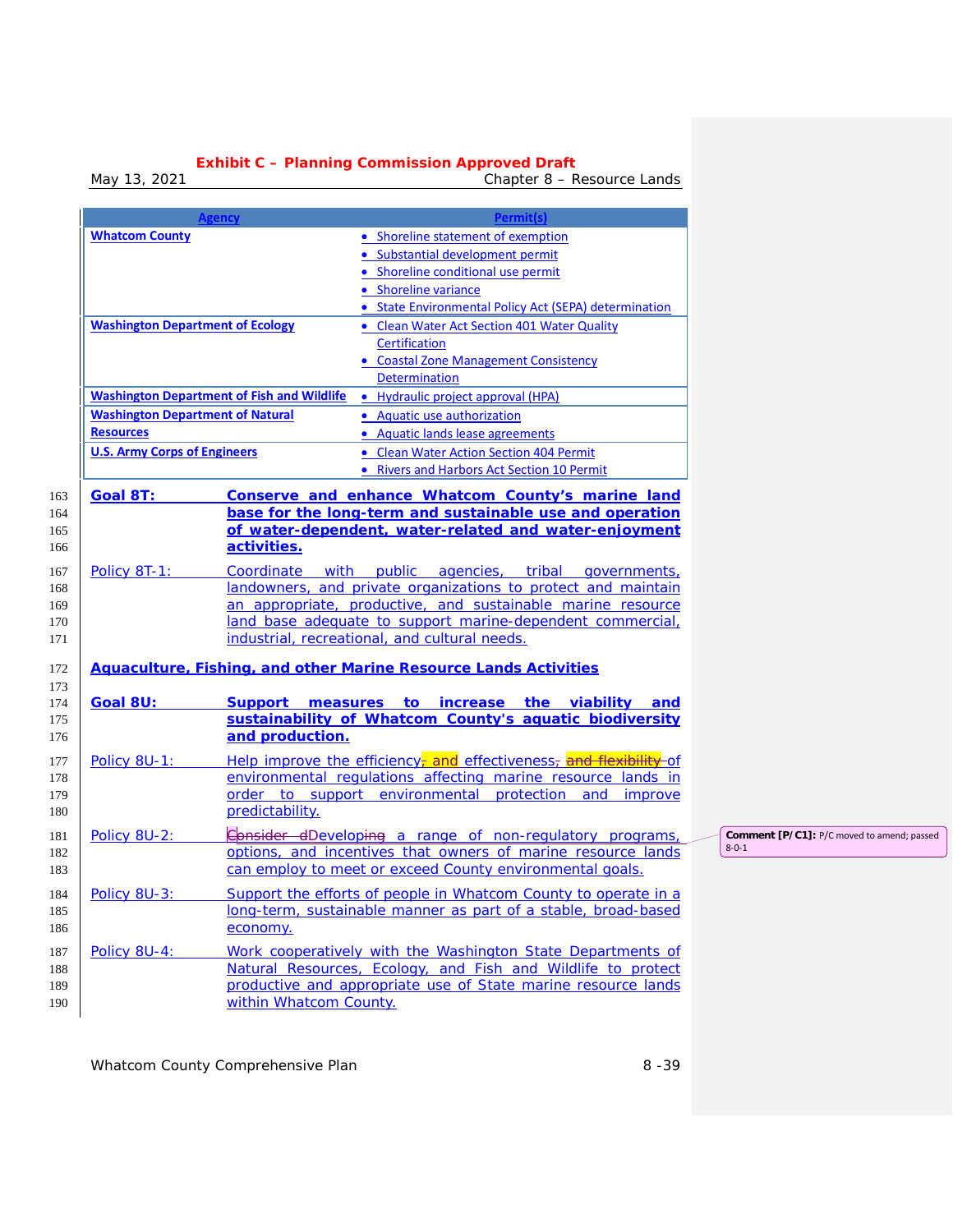|     | May 13, 2021                                                                                                                                                                 | Chapter 8 – Resource Lands                                                                                                              |                                                                  |  |  |  |
|-----|------------------------------------------------------------------------------------------------------------------------------------------------------------------------------|-----------------------------------------------------------------------------------------------------------------------------------------|------------------------------------------------------------------|--|--|--|
|     |                                                                                                                                                                              |                                                                                                                                         |                                                                  |  |  |  |
| 191 | Policy 8U-5                                                                                                                                                                  | Continue cooperation and funding for a comprehensive Pollution                                                                          |                                                                  |  |  |  |
| 192 |                                                                                                                                                                              | Identification and Correction (PIC) program as needed to reduce                                                                         |                                                                  |  |  |  |
| 193 |                                                                                                                                                                              | bacterial pollution to levels that meet National Shellfish                                                                              |                                                                  |  |  |  |
| 194 |                                                                                                                                                                              | Sanitation Program Growing waters criteria to allow reopening of                                                                        |                                                                  |  |  |  |
| 195 |                                                                                                                                                                              | closed shellfish beds, and to maintain the operation of those                                                                           |                                                                  |  |  |  |
| 196 |                                                                                                                                                                              | beds in a commercially viable manner.                                                                                                   |                                                                  |  |  |  |
| 197 | <b>Reducing Land Use Impacts</b>                                                                                                                                             |                                                                                                                                         |                                                                  |  |  |  |
| 198 |                                                                                                                                                                              | Different land owners have different goals for their property and employ different                                                      |                                                                  |  |  |  |
| 199 |                                                                                                                                                                              | practices when using it, whether it be for their business, home, recreation, or                                                         |                                                                  |  |  |  |
| 200 |                                                                                                                                                                              | personal enjoyment. But oft times, the practices one property owner employs can                                                         |                                                                  |  |  |  |
| 201 |                                                                                                                                                                              | have detrimental effects on another property owner's use or enjoyment of their                                                          |                                                                  |  |  |  |
| 202 |                                                                                                                                                                              | property, or the public when using public lands, which can lead to conflict amongst                                                     |                                                                  |  |  |  |
| 203 |                                                                                                                                                                              | users. One of the most cited is how poorly managed agriculture or failing septic                                                        | Comment [P/C2]: P/C moved to delete. Passed                      |  |  |  |
| 204 |                                                                                                                                                                              | systems can cause bacterial pollution of rivers and streams, causing closure of                                                         | $8-0$                                                            |  |  |  |
| 205 |                                                                                                                                                                              | important shellfish production areas. Other adverse upstream inputs include, but                                                        |                                                                  |  |  |  |
| 206 |                                                                                                                                                                              | are not limited to, excess nutrients, heavy metals, and aromatic hydrocarbons. But                                                      |                                                                  |  |  |  |
| 207 |                                                                                                                                                                              |                                                                                                                                         |                                                                  |  |  |  |
|     | there have been other such actions as well, such as piers placed in fish habitat, use<br>of pesticides in shellfish farming, loading/unloading practices, etc. However, many |                                                                                                                                         |                                                                  |  |  |  |
| 208 |                                                                                                                                                                              | such users are employing new practices and technologies to alleviate such impacts,                                                      |                                                                  |  |  |  |
| 209 |                                                                                                                                                                              | yet the public many not be aware. Improved communication and education between                                                          |                                                                  |  |  |  |
| 210 |                                                                                                                                                                              | these groups would be beneficial for each to understand what the other is doing,                                                        |                                                                  |  |  |  |
| 211 |                                                                                                                                                                              | how their actions affect one another, and how they plan to avoid such impacts.                                                          |                                                                  |  |  |  |
| 212 |                                                                                                                                                                              |                                                                                                                                         |                                                                  |  |  |  |
| 213 | Goal 8V:                                                                                                                                                                     | Aim to reduce land use conflicts between Whatcom                                                                                        |                                                                  |  |  |  |
| 214 |                                                                                                                                                                              | <b>County's Marine Resource Lands operations and upland</b>                                                                             |                                                                  |  |  |  |
| 215 |                                                                                                                                                                              | property owners.                                                                                                                        |                                                                  |  |  |  |
| 216 | Policy 8V-1:                                                                                                                                                                 | Support improved communication and understanding between                                                                                |                                                                  |  |  |  |
| 217 |                                                                                                                                                                              | aquatic land landowners and the public through such                                                                                     |                                                                  |  |  |  |
| 218 |                                                                                                                                                                              | mechanisms as community forums and educational programs.                                                                                |                                                                  |  |  |  |
| 219 | Policy 8V-2:                                                                                                                                                                 | Work cooperatively with local, State, Federal and Tribal                                                                                |                                                                  |  |  |  |
| 220 |                                                                                                                                                                              | agencies, adjacent upland property owners, and the general                                                                              |                                                                  |  |  |  |
| 221 |                                                                                                                                                                              | public, as applicable, to address community concerns and land                                                                           |                                                                  |  |  |  |
| 222 |                                                                                                                                                                              | use conflicts that may affect the productivity of marine resource                                                                       |                                                                  |  |  |  |
| 223 |                                                                                                                                                                              | lands.                                                                                                                                  |                                                                  |  |  |  |
|     |                                                                                                                                                                              |                                                                                                                                         |                                                                  |  |  |  |
| 224 | Policy 8V-3:                                                                                                                                                                 | <b>Continue to implement land use, building, and transportation</b><br>planning policies, regulations, and practices that help minimize | <b>Comment [P/C3]:</b> P/C moved to amend. Passes<br>$8 - 0 - 1$ |  |  |  |
| 225 |                                                                                                                                                                              |                                                                                                                                         |                                                                  |  |  |  |
| 226 |                                                                                                                                                                              | adverse water quality inputs into waterbodies.                                                                                          |                                                                  |  |  |  |
| 227 | Policy 8V-4                                                                                                                                                                  | Support and participate in education efforts and programs that                                                                          |                                                                  |  |  |  |
| 228 |                                                                                                                                                                              | emphasize the importance of and promote the benefits of                                                                                 |                                                                  |  |  |  |
| 229 |                                                                                                                                                                              | marine resource lands.                                                                                                                  |                                                                  |  |  |  |
|     | <b>Fish and Wildlife</b>                                                                                                                                                     |                                                                                                                                         |                                                                  |  |  |  |
| 230 |                                                                                                                                                                              |                                                                                                                                         |                                                                  |  |  |  |
| 231 |                                                                                                                                                                              | Land use practices on marine resource lands can impact tidelands and other shallow                                                      |                                                                  |  |  |  |
| 232 |                                                                                                                                                                              | and deepwater habitats that are important to a wide variety fish and wildlife.                                                          |                                                                  |  |  |  |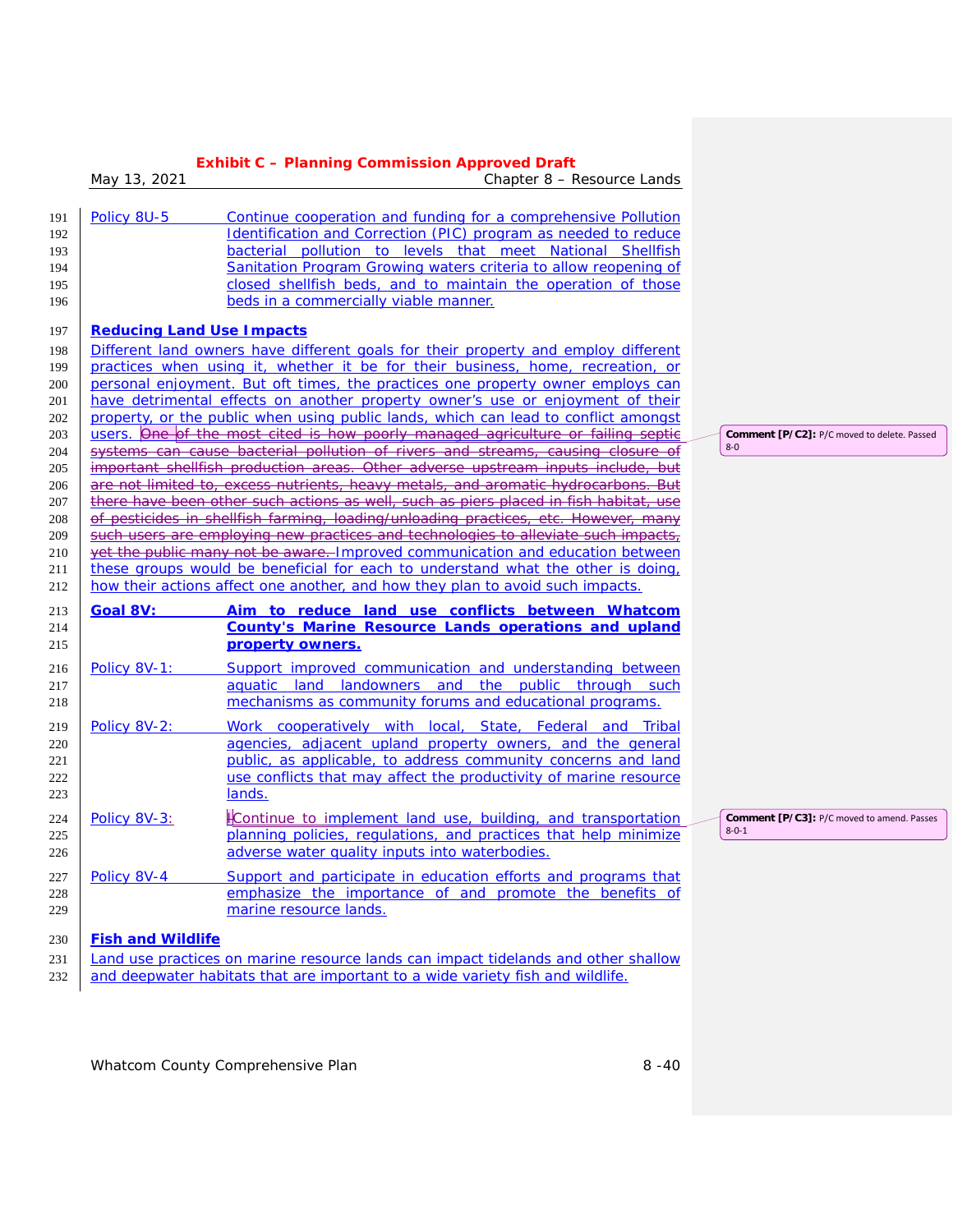|                                 | May 13, 2021    | <b>Exhibit C - Planning Commission Approved Draft</b><br>Chapter 8 - Resource Lands                                                                                                                                                                                       |  |  |
|---------------------------------|-----------------|---------------------------------------------------------------------------------------------------------------------------------------------------------------------------------------------------------------------------------------------------------------------------|--|--|
| 233<br>234<br>235<br>236<br>237 | Goal 8W:        | Ensure that operations associated with marine resource<br>lands strive to avoid adverse impacts to the survival and<br>habitat of aquatic species, particularly to threatened and<br>endangered fish and wildlife species and<br>shellfish<br>resources.                  |  |  |
| 238                             |                 | <b>Administration and Regulation</b>                                                                                                                                                                                                                                      |  |  |
| 239<br>240<br>241<br>242        | <b>Goal 8X:</b> | Recognize the Shoreline Management Program (WCC Title<br>23) and Zoning Code (WCC Title 20) as the primary<br>requlations used to implement this section.                                                                                                                 |  |  |
| 243<br>244<br>245<br>246<br>247 | Policy 8X-1:    | Pursuant to RCW 36.70A.480 and Comprehensive Plan Policy<br>10B-8, the Whatcom County Shoreline Management Program is<br>an element of this Comprehensive Plan, and the goals and<br>policies therein are recognized as additional goals and policies of<br>this section. |  |  |
| 248<br>249<br>250               | Policy 8X-2:    | Those coastal aquatic lands waterward of the ordinary high<br>water mark are hereby designated as Marine Resource Lands, as<br>shown on Map 8-5.                                                                                                                          |  |  |
| 251<br>252<br>253               | Policy 8X-3     | Requlate land use on Marine Resource Lands within the County<br>through the Shoreline Management Program, Zoning Code, and<br>other appropriate means.                                                                                                                    |  |  |
| 254<br>255                      | Policy 8X-4     | When updating the Shoreline Management Program, consider<br>new or amended policies to further these goals.                                                                                                                                                               |  |  |
| 256                             |                 |                                                                                                                                                                                                                                                                           |  |  |
| 257                             |                 |                                                                                                                                                                                                                                                                           |  |  |